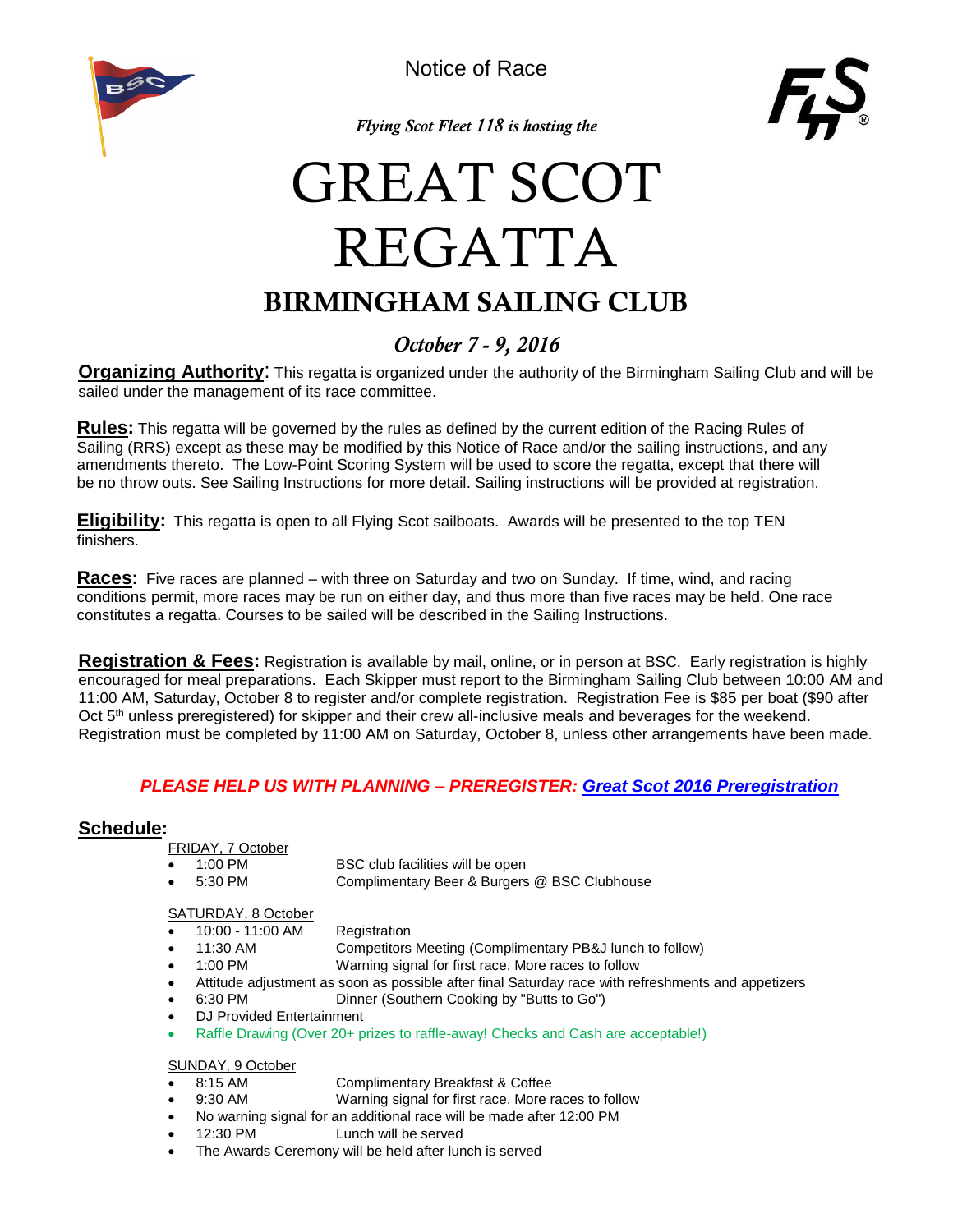Notice of Race

# GREAT SCOT REGATTA

### BIRMINGHAM SAILING CLUB

### **Lodging:**

**Camping & Club Facilities:** Tent camping is available on Birmingham Sailing Club grounds. Shower facilities are available in the club house. Grounds and clubhouse will be available on Friday afternoon. Please leave your pets at home.

There are hotels within a twenty-minute drive of BSC. Below are some of the nearest:

Hampton Inn (on I20) 205-814-3000 Holiday Inn Express 205-884-0047

### **Physical Address:**

Birmingham Sailing Club 147 Merrill Road Vincent, AL 35178

**Website**: [www.birminghamsailingclub.org](http://www.birminghamsailingclub.org/)

**For additional information please contact Andrew Fox at the following:** 256-509-3516 Mobile Email: starfox170@gmail.com